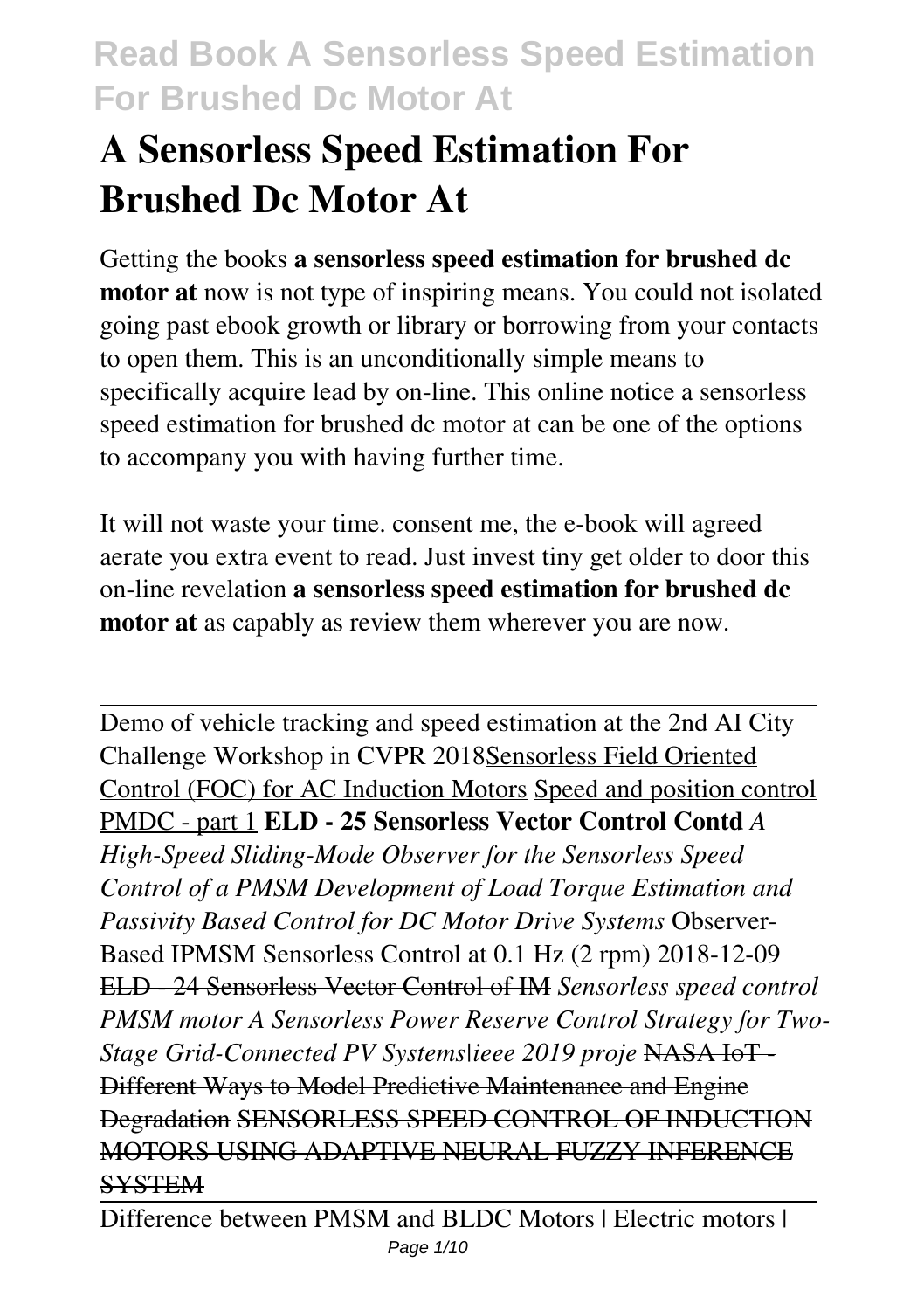Engineering | Students | TechnologyTime Series Prediction Position and Speed Control Combined dc Motor Stock Price Prediction using a Recurrent Neural Network

Direct Torque Control of Induction Machines A Video-Based System for Vehicle Speed Measurement in Urban Roadways Time Series Prediction with TensorFlow | IBM *Direct Torque Control of Induction Machines* Exploring The Lerdge K 32-Bit 3D Printer Board Space Vector Modulation / Voltage Source Inverters \u0026 the Most Important Topology in PE Speed Estimated Direct Torque Control - DTC Induction Motor Drive | Matlab Simulink

*Mathematical Model Equations in Stationary Reference Frame - Part 1 Kwang Hee Nam - Model-Based Sensorless Control* Speed Estimation Using OpenCV GS20(X) Variable Frequency Drive in GS2 Mode, part 1 *Voltage Mode or Current Mode Control? Field Oriented Control of Permanent Magnet Motors* Basics of Direct torque control of Induction motor drive A Sensorless Speed Estimation For

However, researchers neglected the measurement of brushed DC motor during starting which is vital for many day-to-day applications. n this paper, a novel sensorless speed Hence i estimation method for brushed DC motor at Starting is presented.

A Sensorless Speed Estimation for Brushed DC Motor at ... A novel sensorless speed estimation algorithm for use with direct online three-phase induction motors is proposed.

A sensorless speed estimation algorithm for use in ... Method 1: Adaptive Method One approach to the sensorless control problem is to con-sider the speed as an unknown "constant" parameter and to use the techniques of adaptive control to estimate this parameter [22] [23] [25].

A comparison of sensorless speed estimation methods for ...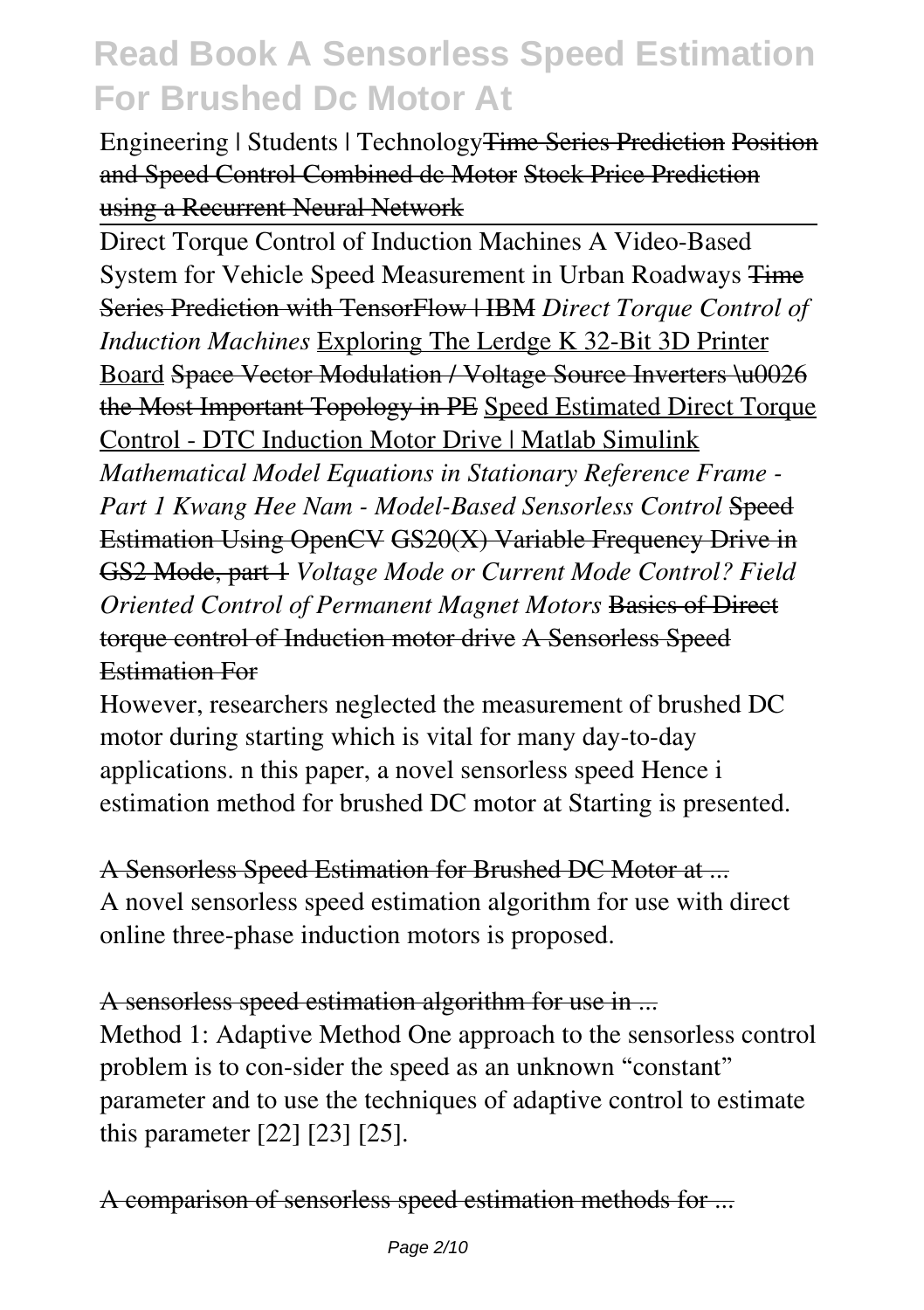Sensorless Rotor Position and Speed Estimation for a Synchronous Reluctance Motor P. P. Ciufo, D. Platt University of Wollongong, School of Electrical, Computer …

#### Sensorless Rotor Position and Speed Estimation for a ...

Speed estimation algorithms for sensorless control of PMSM Abstract: The sensorless vector control of Permanent Magnet Synchronous Motor (PMSM) drive is presented in this paper. The flux and instantaneous reactive power based sensorless speed estimation algorithms are designed and analyzed.

Speed estimation algorithms for sensorless control of PMSM ... Let's have a look at the conclusion of Sensorless Speed Estimation of Induction Motor in MATLAB. Figure 12 shows both the actual and estimated speed induction motor.

Sensorless Speed Estimation of Induction Motor in MATLAB ... Sensorless speed estimation is fast emerging as a viable alternative to avoid the problems that occur after the installation of a speed sensor in the system.

An arti cial neural network approach for sensorless speed ... An accurate value of the stator resistance is of crucial importance for correct operation of a sensorless drive in the low speed region, since any mismatch between the actual value and the set value used within the model of speed estimation may lead not only to a substantial speed estimation error but also to instability as well , .

Very low speed and zero speed estimations of sensorless ... In this paper, stator resistance estimation for a speed sensorless vector controlled induction motor drive taking saturation into account is presented.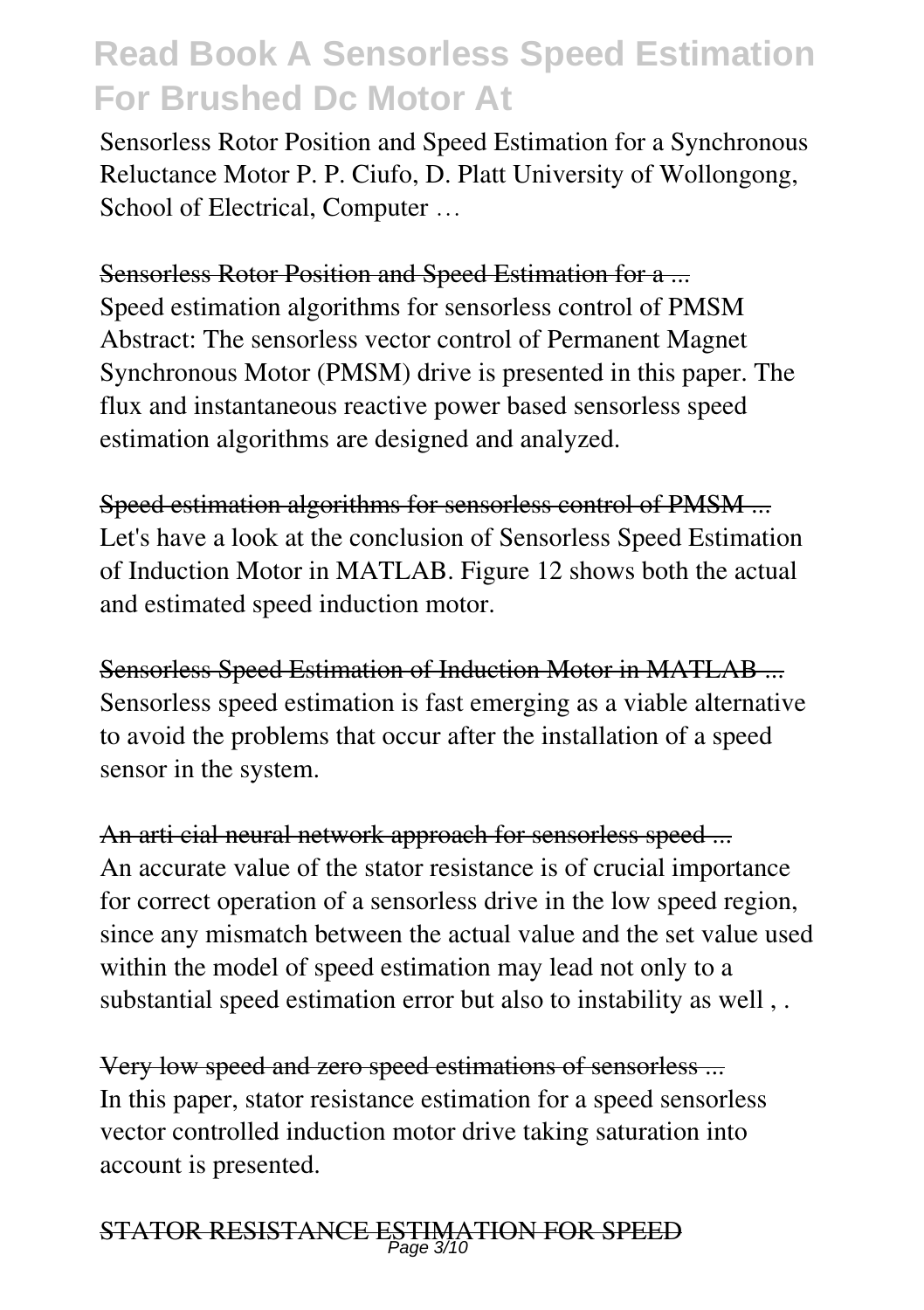#### SENSORLESS VECTOR

It was found that most sensorless ?ux estimation methods proposed in the literature have an unstable operating region at low speeds (typically in the regener- ating mode) and that the damping at high speeds may be insuf?cient.

#### FLUX ESTIMATORS FOR SPEED-SENSORLESS INDUCTION MOTOR DRIVES

Sensorless speed estimation permits the speed sensing to be done remotely, even some distance from the motor. All that is needed is access to the motor electric cables.

#### SENSORLESS SPEED ESTIMATION IN THREE PHASE INDUCTION MOTORS

E.H.E. Bayoumi / An improved approach of position and speed sensorless control 87 Fig. 6 shows motor currents ( and ), estimated rotor speed and the estimated rotor

#### An improved approach for position and speed estimation ... motor drive working without a speed sensor. The methodology is to detect the motor speed by using rotor flux observer. It estimates the stator currents and rotor flux by measuring terminal currents and voltages, and the speed is then estimated by utilizing the rotor flux and

Speed Sensorless Field Oriented Control of Induction Motor ... Sensorless control of Permanent-Magnet Synchronous Motors (PMSM) at low velocity remains a challenging task. A now wellestablished method consists in injecting a high-frequency signal and use the ...

(PDF) Sensorless position estimation of Permanent-Magnet ... An experiment is carried out to verify the effectiveness of a sensorless drive with the proposed adaptive observer. Compared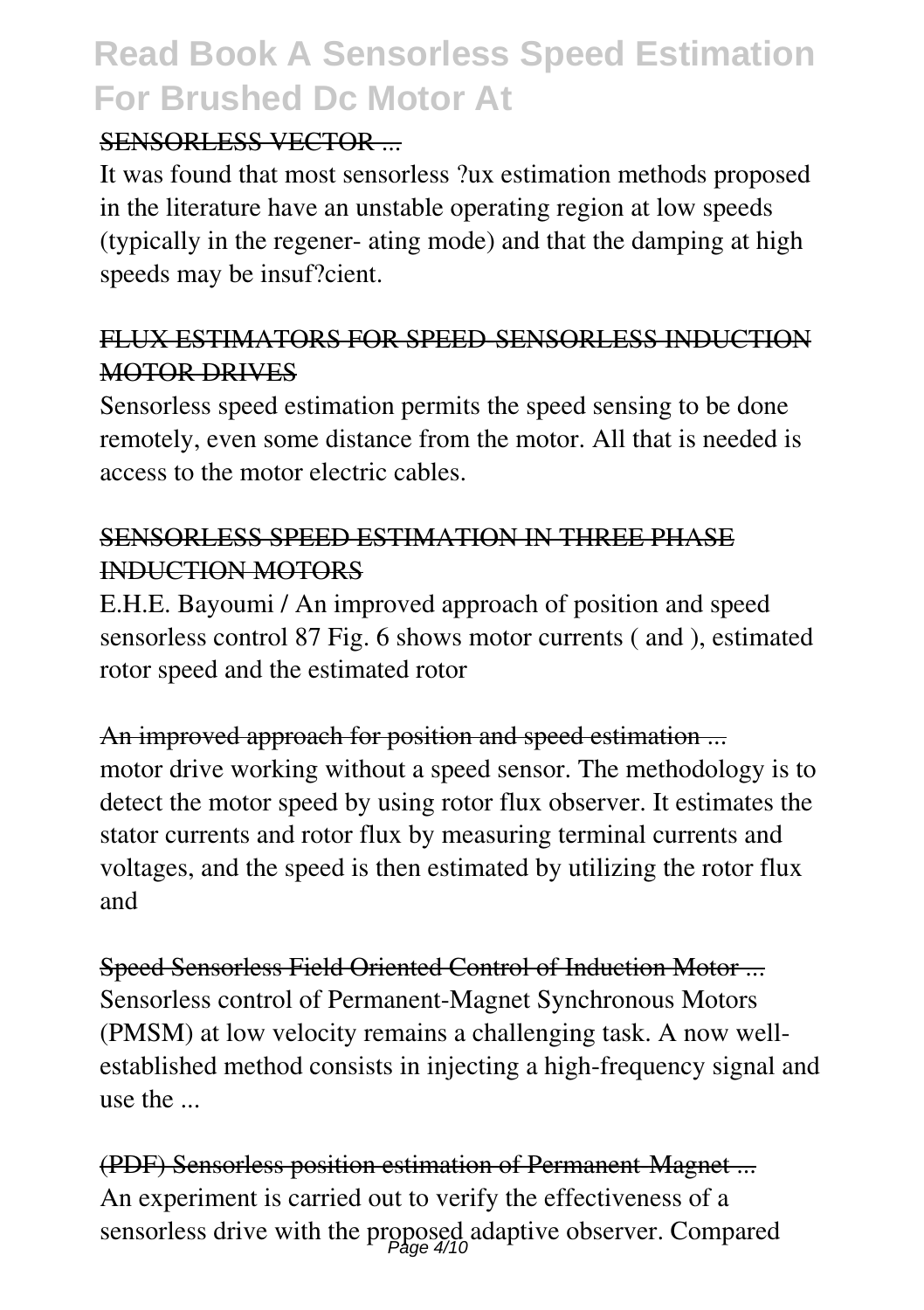with the existing methods, estimation of speed and resistances during a regeneration mode as well as successful slow-speed reversal operation is found possible in the experiments.

Resistances and Speed Estimation in Sensorless Induction ... RASHED et al.: SENSORLESS INDIRECT-ROTOR-FIELD-ORIENTATION SPEED CONTROL OF A PMSM 1665 statorcurrent estimation error, provided that the rotor-?ux mag-nitude is known. The rotor position is estimated by integrating the estimated rotor speed to reduce the effect of the system measurement noise. A similar nonlinear full-order observer

Sensorless Indirect-Rotor-Field-Orientation Speed Control ... This paper presents a new model based upon extreme learning machine (ELM) for sensor-less estimation of wind speed based on wind turbine parameters. The inputs for estimating the wind speed are wind turbine power coefficient, blade pitch angle, and rotational speed.

Extreme learning machine approach for sensorless wind ... A method for sensorless estimation of rotor speed and position of a permanent magnet synchronous machine, when the permanent magnet synchronous machine is fed with a frequency converter, the method

US20080169782A1 - Method for sensorless estimation of ... Flux and speed estimation, without sensors, is obviously an important part of sensorless control strategies. One strategy to estimate these parameters is based on signal injection. Data regarding the position of the rotor is obtained by injecting a signal that determines the desired information using rotor slot harmonic and rotor saturated and leakage inductance.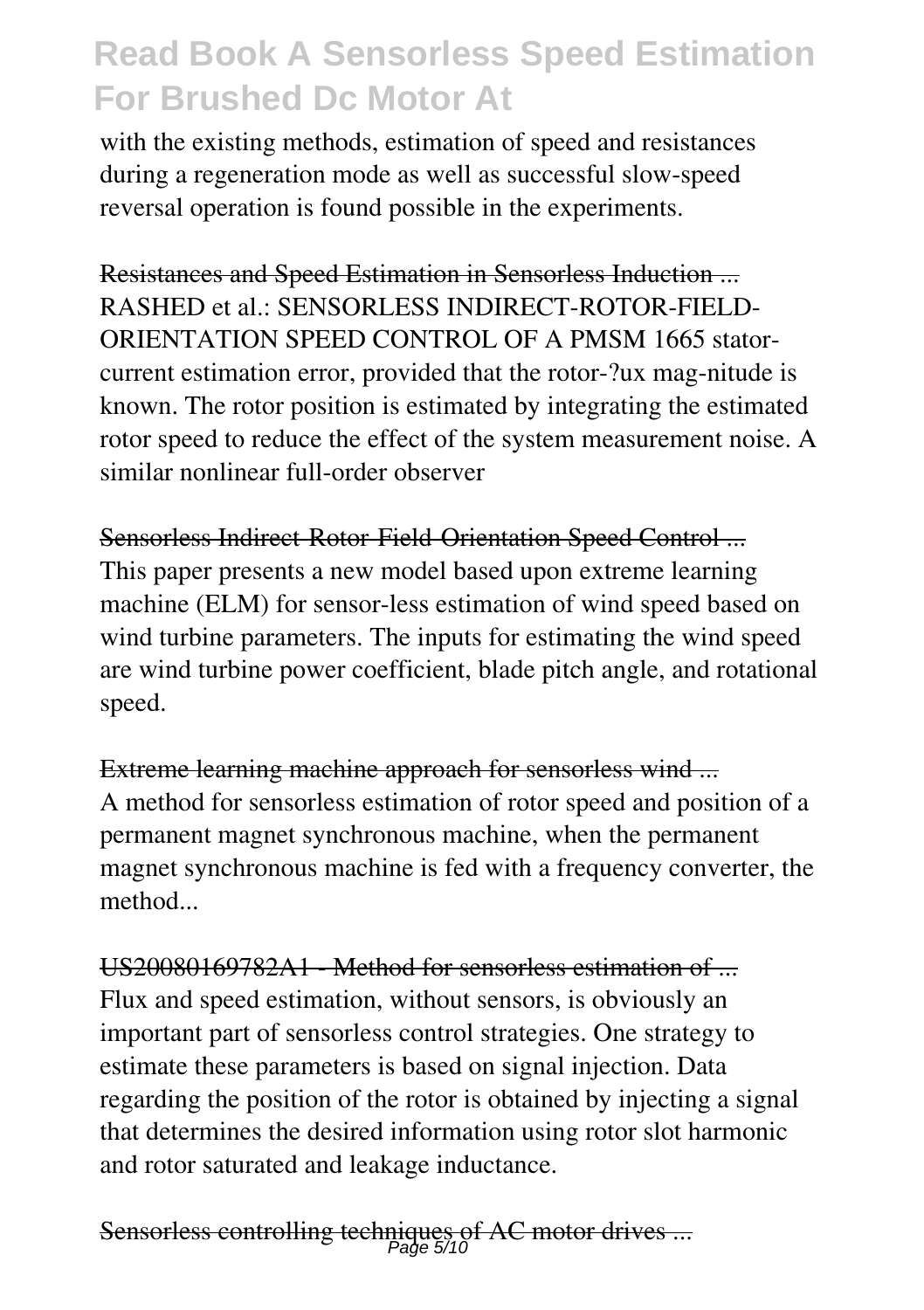Sensorless full-digital PMSM drive with EKF estimation of speed and rotor position. Abstract:This paper concerns the realization of a sensorless permanent magnet (PM) synchronous motor drive. Position and angular speed of the rotor are obtained through an extended Kalman filter.

Abstract: The focus of this research is the development of novel techniques for estimation and control of sensorless induction motor drives. In a sensorless drive, the speed must be estimated from the system measurements. Depending on the objective of the control (speed or torque control), the speed estimate must be used in one or more areas of the control scheme. This idea and the main techniques for speed estimation are explored. The dissertation investigates the issues related to low-speed flux estimation when a Voltage Model observer is used. Pure integration cannot be implemented due to offsets in the measured signals and integrators must be replaced by low pass filters. At low speed, the flux estimates are incorrect in both magnitude and angle; consequently, the rotor position obtained by the DFO method is incorrect. An improved Voltage Model observer that corrects the errors is developed based on a Programmable Low Pass Filter and a vector rotator. The method requires estimation of the stator frequency and this is done by a Phase Locked Loop synchronized with the voltage vector. The traditional rotor flux MRAS method can be used for speed estimation, however, under non-ideal integration the dynamics of the speed estimate exhibits right-hand side plane zeros. Additionally, system tuning is difficult and may yield under damped responses. Two novel Sliding Mode MRAS observers are designed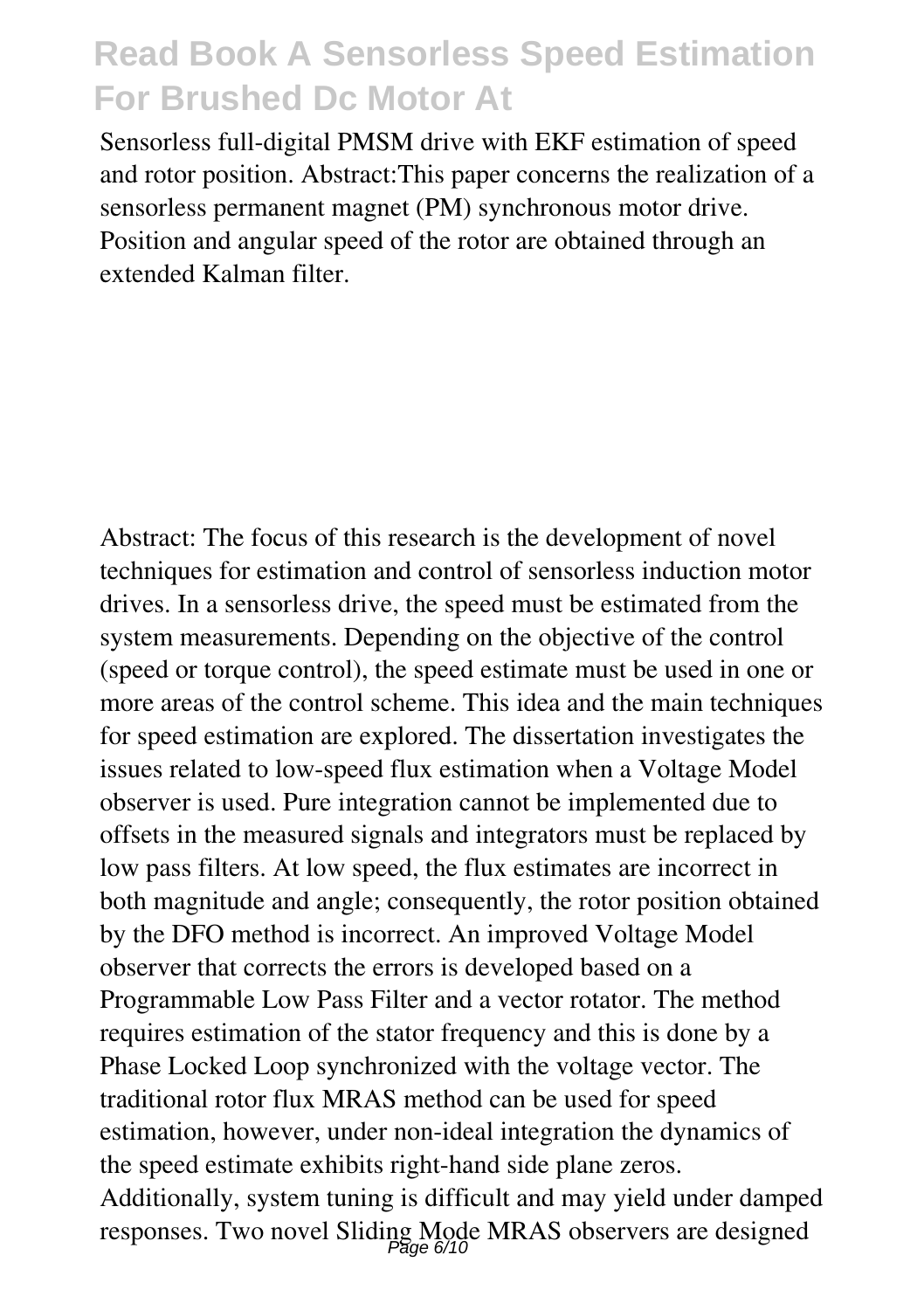and implemented and their features are used for speed estimation. The d-q rotational frame currents of an induction machine are not decoupled. Decoupling can be achieved by canceling the crosscoupled terms in the equations of the synchronous frame currents. This approach is both inconvenient and inaccurate. A novel approach for decoupling is presented: an Integral Sliding Mode controller complements a traditional controller that acts on a simulated plant. The use of the Integral SM controller guarantees that the currents in the real plant will track those of the simulated model. The additional controller compensates for the cross-terms and for variations of the machine parameters. The method is also valuable for allowing fast and efficient tuning of the current controllers.

Over the past decades, fault diagnosis (FDI) and fault tolerant control strategies (FTC) have been proposed based on different techniques for linear and nonlinear systems. Indeed a considerable attention is deployed in order to cope with diverse damages resulting in faults occurrence.

Este trabalho apresenta uma solução para a estimação davelocidade do motor de indução quando é aplicado um controle vetorial sem sensor sensorless, utilizando o filtro estendido de Kalman com um filtro secundário, inovador, que proporciona os valores ótimos das matrizes de covariância e pode trabalhar em forma on-line.

This work focuses on speed estimation techniques for sensorless closed-loop speed control of an induction machine based on direct field-oriented control technique. Details of theories behind the algorithms are stated and their performances are verified by the help of simulations and experiments. The field-oriented control as the vector control technique is mainly implemented in two ways: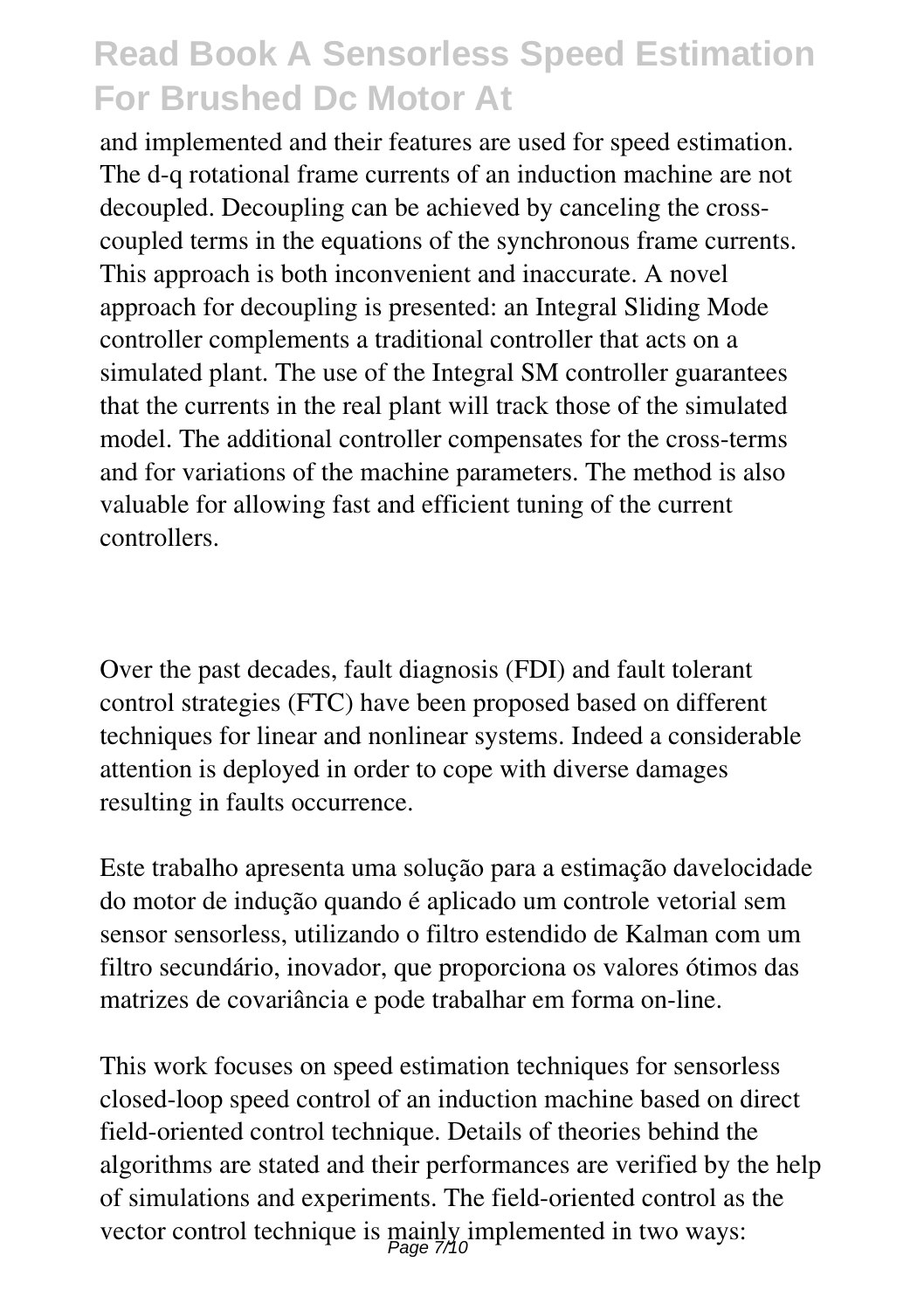indirect field oriented control and direct field oriented control. The field to be oriented may be rotor, stator, or airgap flux-linkage. In the indirect field-oriented control no flux estimation exists. The angular slip velocity estimation based on the measured or estimated rotor speed is required, to compute the synchronous speed of the motor. In the direct field oriented control the synchronous speed is computed with the aid of a flux estimator. Field Oriented Control is based on projections which transform a three phase time and speed dependent system into a two co-ordinate time invariant system. These projections lead to a structure similar to that of a DC machine control. The flux observer used has an adaptive structure which makes use of both the voltage model and the current model of the machine. The rotor speed is estimated via Kalman filter technique which has a recursive state estimation feature. The flux angle estimated by flux observer is processed taking the angular slip velocity into account for speed estimation. For closed-loop speed control of system, torque, flux and speed producing control loops are tuned by the help of PI regulators. The performance of the closed-loop speed control is investigated by simulations and experiments. TMS320F2812 DSP controller card and the Embedded Target for the TI C2000 DSP tool of Matlab are utilized for the realtime experiments.

Sensorless speed detection of an induction motor is an attractive area for researchers to enhance the reliability of the system and to reduce the cost of the components. This paper presents a simple method of estimating a rotational speed by utilizing an artificial neural network (ANN) that would be fed by a set of stator current frequencies that contain some saliency harmonics. This approach allows operators to detect the speed in induction motors such an approach also provides reliability, low cost, and simplicity. First, the proposed method is based on converting the stator current signals to the frequency domain and then applying a tracking algorithm to the stator current spectrum in order to detect frequency Page 8/10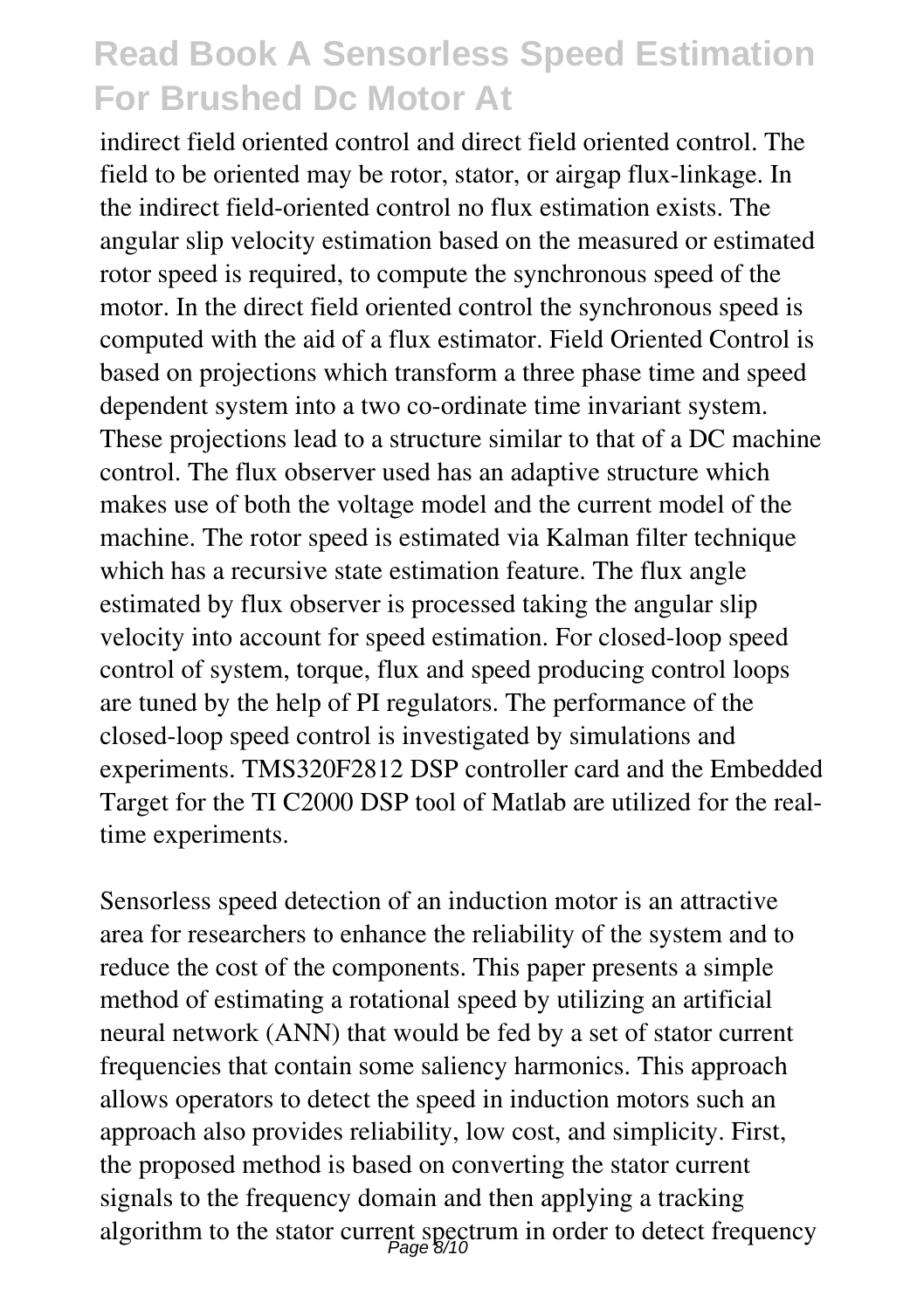peaks. Secondly, the ANN has to be trained by the detected peaks; the training data must be from very precise data to provide an accurate rotor speed. Moreover, the desired output of the training is the speed, which is measured by a tachometer simultaneously with the stator current signal. The databases were collected at many different speeds from two different types of AC induction motors, wound rotor and squirrel cage. They were trained and tested, so when the difference between the desired speed value and the ANN output value reached the wanted accuracy, the system does not need to use the tachometer anymore. Eventually, the experimental results show that in an optimal ANN design, the speed of the wound rotor induction motor was estimated accurately, where the testing average error was 1 RPM. The proposed method has not succeeded to predict the rotor speed of the squirrel cage induction motor precisely, where the smallest testingaverage error that was achieved was 5 RPM.

High performance sensorless position control of induction motors (IMs) calls for estimation and control schemes which offer solutions to parameter uncertainties as well as to difficulties involved with accurate flux and velocity estimation at very low and zero speed. In this thesis, novel control and estimation methods have been developed to address these challenges. The proposed estimation algorithms are designed to minimize estimation error in both transient and steady-state over a wide velocity range, including very low and persistent zero speed operation. To this aim, initially single Extended Kalman Filter (EKF) algorithms are designed to estimate the flux, load torque, and velocity, as well as the rotor, Rr' or stator, Rs resistances. The temperature and frequency related variations of these parameters are well-known challenges in the estimation and control of IMs, and are subject to ongoing research. To further improve estimation and control performance in this thesis, a novel